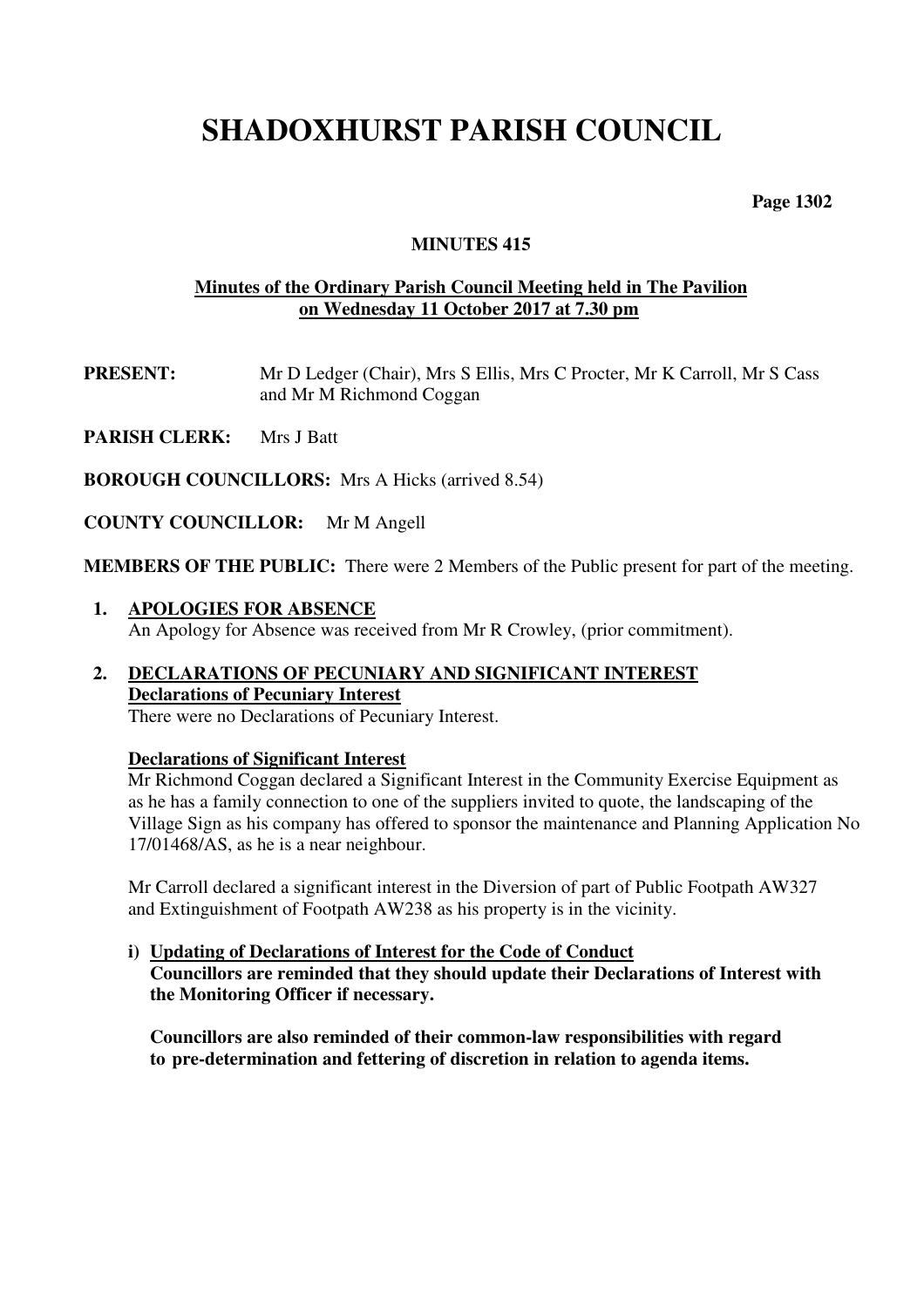### **3. ACCEPTANCE OF MINUTES OF PREVIOUS MEETING**

Minutes 414 of the meeting held on 13 September 2017 were accepted and it was unanimously agreed that Mr Ledger should sign them.

## **Proposed Mr Cass Seconded Mr Richmond Coggan**

### **4. MATTERS ARISING FROM THE PREVIOUS MINUTES**

Councillors would like clarification as to exactly what they have agreed to endorse with regard to The Chilmington Draft Community Development Strategy Consultation process.

## **5. PUBLIC INTERVAL**

The meeting was opened to the Members of the Public present from 7.50 - 8.05 pm during which time the Members of the Public present brought matters of concern to the attention of the council.

## **6. PLANNING**

Please see attached list.

#### **Discussion and Decision on action to be taken on any other matters related to Planning issues within the Parish**

 A request for a copy of a petition, regarding a recent planning application, has been requested by the neighbour of the applicant. Councillors were shown the copy to be sent, which has had all personal details obscured as advised by the KALC.

#### **Application to Divert part of Public Footpath AW327 and Extinguish Public Footpath AW327**

Needs to be clearly defined.

## **AW328**

## **Councillors strongly object to this application on the following grounds:**

 To replace this historic, well used local green path with a solid pavement is totally unacceptable. Councillors suggest that AW328 is not extinguished but re-routed along the green corridor to the east and southeast of the site. The applicants assured ABC that they would retain and enhance the public rights of way.

Councillors will formulate a reply to KCC and send to the Clerk for submission.

## **7. CORRESPONDENCE, FINANCE AND OTHER COUNCIL BUSINESS**

KALC Notice of 70<sup>th</sup> AGM – Mrs Ellis and Mr Ledger to attend Nisbets Quinn Farm Services KALC re Application to Divert part of Public Footpath AW327 and Extinguish Footpath AW238 ABC Year Book

## **EMAIL CORRESPONDENCE – Forwarded to all Councillors with email**

Mr Iveson re planning application no 17/01153/AS Mrs Past re the diversion of Footpaths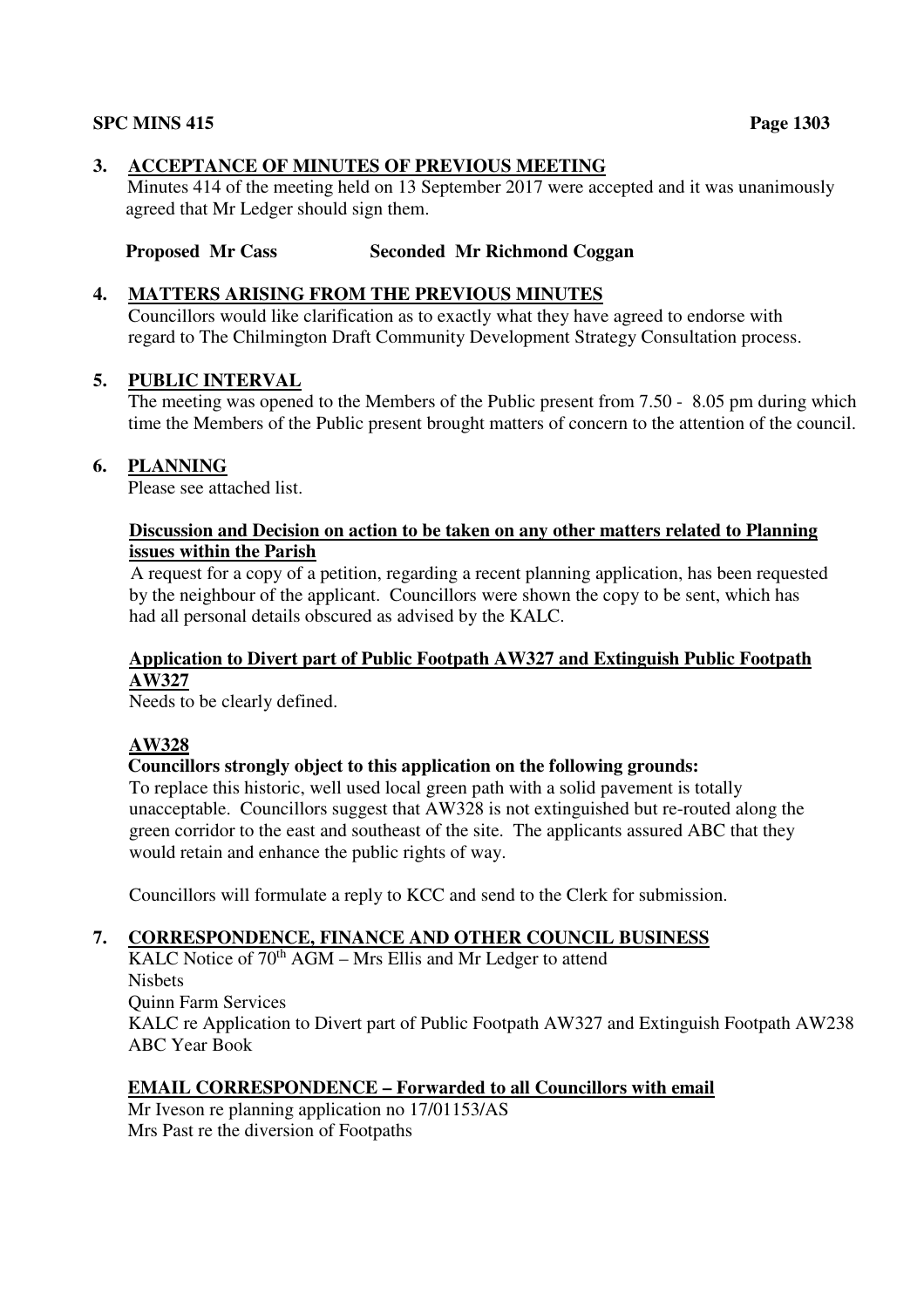## **Bank Reconciliation - Long Term Deposit account**

| <b>Opening Balance</b>           |        | <b>510.00</b>   Balance per Current Account | 610.00 |
|----------------------------------|--------|---------------------------------------------|--------|
| Refund of Deposit                | 50.00  |                                             |        |
|                                  | 460.00 |                                             |        |
| <b>Transfer uncashed Deposit</b> | 150.00 |                                             |        |
|                                  | 610.00 |                                             |        |

## **Bank Reconciliation – Treasurers Account**

| <b>Opening Balance</b>      | 27402.25 | <b>Balance per Treasurers Account</b>  | 41578.04 |
|-----------------------------|----------|----------------------------------------|----------|
| <b>Add Receipts</b>         | 45906.19 | <b>Plus Uncleared Receipts</b>         | 00.00    |
|                             | 73308.44 |                                        | 41578.04 |
| <b>Less Payments</b>        | 32878.48 | <b>Less Uncleared Payments</b>         | 698.08   |
|                             | 40429.96 |                                        | 40879.96 |
| <b>Less Earmarked Funds</b> | 10066.54 | <b>Plus Uncleared Deposit Received</b> | 00.00    |
| <b>AVAILABLE FUNDS</b>      | 30363.42 |                                        | 40879.96 |
|                             |          | <b>Less Uncleared Deposit Refunds</b>  | 450.00   |
|                             |          |                                        | 40429.96 |
|                             |          | <b>Less Earmarked Funds</b>            | 10066.54 |
|                             |          | <b>AVAILABLE FUNDS</b>                 | 30363.42 |

## **Earmarked Funds**

|                                   | <b>Balance</b> | $+/-$      | <b>Balance</b> |
|-----------------------------------|----------------|------------|----------------|
|                                   | 13.09.17       | <b>Oct</b> | 11.10.17       |
| <b>Recreation Facilities</b>      | 3500.00        |            | 3500.00        |
| Bulb and Tree Planting + Planters | 100.00         |            | 100.00         |
| Recycling – Reallocated to        |                |            |                |
| Major Village Hall and Pavilion   |                |            |                |
| Refurbishment                     | 1512.31        |            | 1512.31        |
| <b>Bus Shelters</b>               | 1300.00        |            | 1300.00        |
| Contingency                       | 2600.00        |            | 2600.00        |
| Village Forum Account             | 121.60         |            |                |
| Plus Income from Fete             |                | 1187.31    |                |
| Less Fete Expenses to date        |                |            |                |
| Beer Tent/Raffle/licence          |                | $-267.01$  |                |
| <b>Boxes</b>                      |                | $-6.67$    | 1035.23        |
| <b>TOTAL</b>                      | 9133.91        | 913.63     | 10047.54       |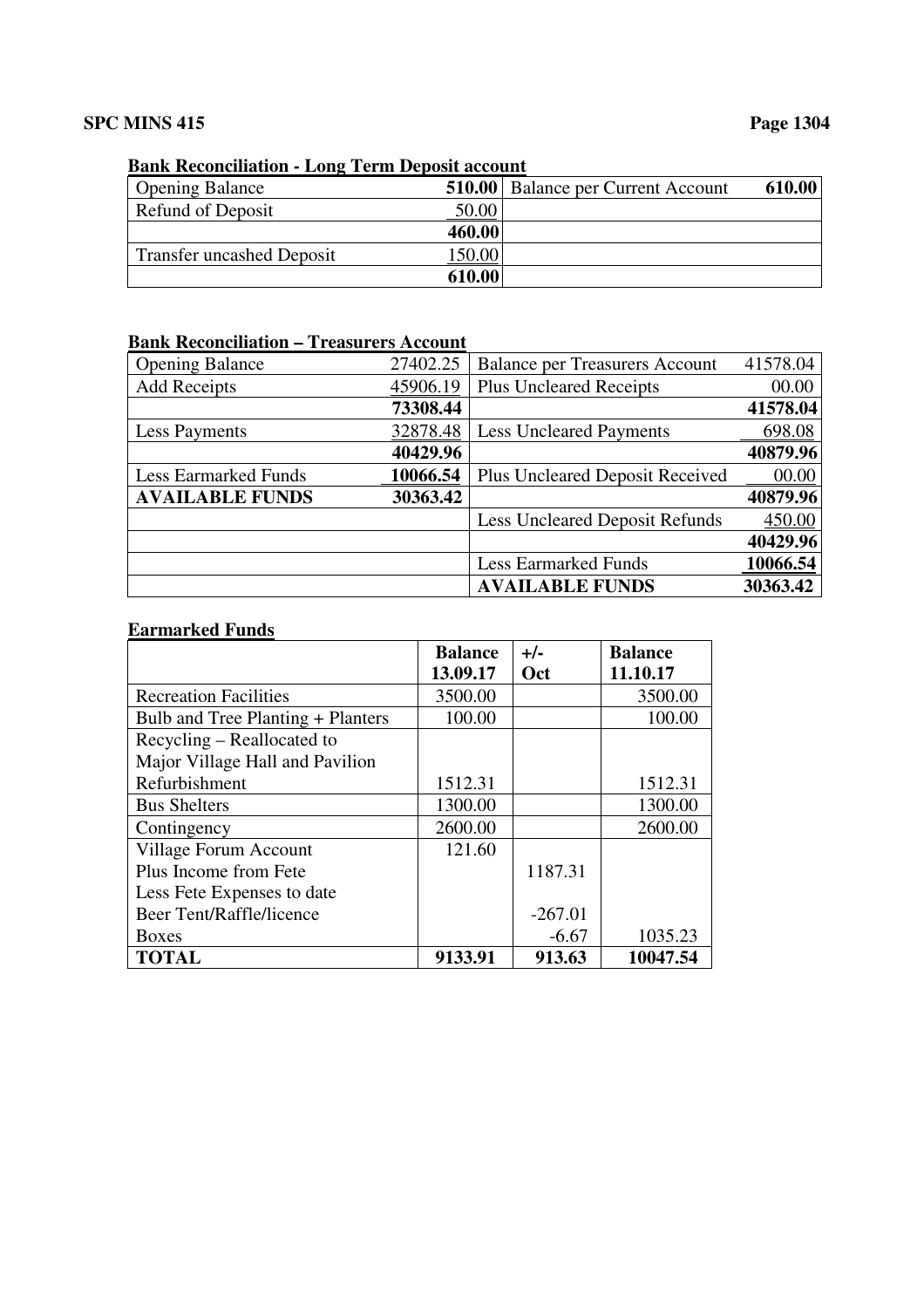#### **Accounts to be paid PAYEE DETAILS CHQ NO NET** | **VAT** | **GROSS** Mrs J Batt Salary Expenses General Admin Boxes for Fete 982 451.75 2.25 12.00 8.00 474.00 Bibby (Lodestar Cleaning) Cleaning Caretaking 983 188.94 48.47 47.49 284.92 Mr S Cass Fete Expenses 984 292.64 292.64 292.64 Greenleaf Fencing & Landscaping Replacing Recreation Field Fence 985 1850.00 1850.00 P J Huxley Repairs to Village Hall Floor<br>Recreation Field Car 986 30.00 30.00 Penfolds Tarmacadam Park 987 4500.00 900.00 5400.00<br>300.00 300.00 Hirers of Village Hall 2 x Deposit Refunds 988/9 300.00 300.00 300.00<br>Bibby (Lodestar Cleaning) Toilet Rolls 990 27.66 5.53 33.19 Bibby (Lodestar Cleaning) Toilet Rolls 990 27.66 5.53 33.19 Chart Glass Repairs to Pavilion Window 991 140.00 140.00 MBK Electrical Services Electrical Work/Certs 992 385.00 385.00 385.00 Business Stream Waste Water Aug - Oct | 993 | 31.54 | 31.54

**Councillors unanimously agreed to pay the above accounts and agreed with the Direct Debit Payments taken on 17 of each month. EDF - £177.00 – Village Hall and EDF - £46.00 – Pavilion** 

## **Proposed Mrs Ellis Seconded Mr Carroll**

#### **Decision on any action to be taken following resident's concerns regarding ABC which were voiced during the June Public Interval**

Councillors are gathering information which will be forwarded on to the relevant authorities.

#### **Joint Parishes' Lobbying Letter Update**

Mr Ledger is trying to arrange a date to see minister in next couple of weeks.

#### **Shadoxhurst Harvest Fete**

The Fete was a success and Mr Ledger thanked everyone for all their help and support.

#### **VAT**

 The Clerk will submit a VAT claim for VAT paid to date this year. All future village events will continue to be organised and run by the Parish Council.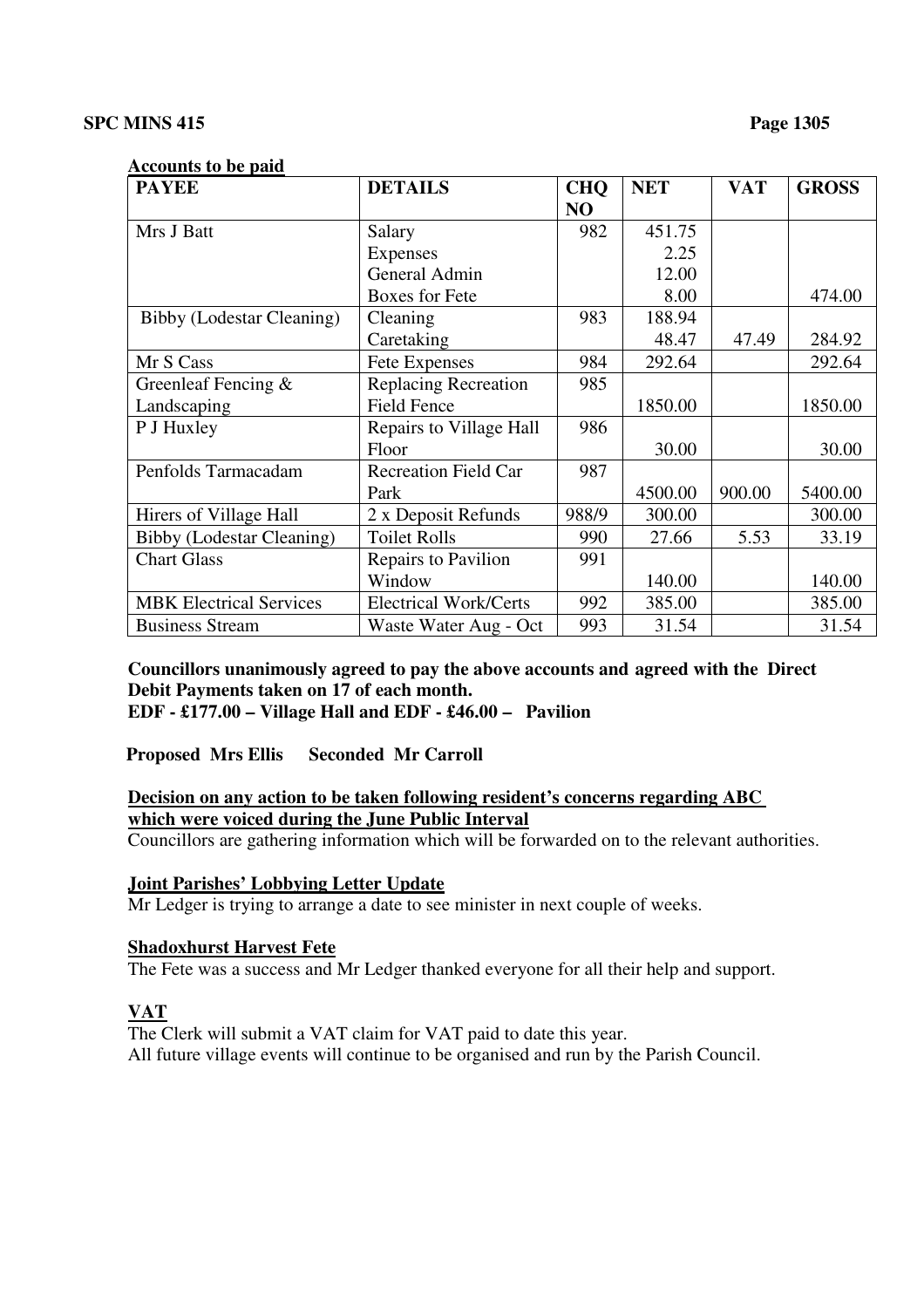#### **8. CHAIRMAN'S REPORT**

Since the last meeting, I have co-ordinated traffic counting at the junction of Woodchurch Road and Church Lane with the help of some volunteers. This is to supplement the Chilmington Green traffic counts during that week. I attended the September meeting of the Planning Committee where the fate of the King's Head field was sealed. The next day, I wrote to the Chief Executive of Ashford Borough Council questioning a point of order and law with respect to the decisionmaking process. As I write this, I have not received the answers. Following this up last week, I was promised a formal reply this week.

I attended a site meeting at Poplar Farm, Hamstreet Road with KCC Officers and our KCC Ward Councillor, Mike Angel. As a result of pressure from residents and ourselves, officers have confirmed they will do a speed check at the bad bend and a surface skid test this month to than inform the decision to be taken about requested improvements. In this connection, I attended Orlestone Parish Council recently and spoke and obtained their support for a joint Parish report to help get the speed reduced on Hamstreet Road. Kingsnorth and Ruckinge Parishes also agree with our proposals.

The Neighbourhood Watch scheme for the village has been launched by Peter Webb and I must thank Peter for all the work he has put into delivering this scheme. He is doing a great job in spreading information. I couldn't attend the launch as I attended the KALC meeting the same evening, but he has a growing number of residents who want to help and be involved. I must pay tribute to Carol, Stuart, Colin and Sheila for the work Members have put into the Village Harvest Fete, plus not forgetting Judith who rushed back from her holiday to help. But our grateful thanks for making it a successful event must also go to many others in the Village Forum as well as the many villagers who came and helped and participated. It was a great team effort, thank you.

Finally, Sheila, Stuart and I attended the Annual Parish and Urban Forum meeting at Aldington last week. There were some interesting presentations, particularly about heritage issues which was timely with respect to the History Group we are about to establish for the village. There was also one about environmental enforcement and I have since been in contact with the speaker who manages the department to get further improvements with respect to dog fouling notices and getting the enforcement team to attend the Rec. Also, there have been delays in procuring the new waste bins. I did say I hoped they weren't doing parishes in alphabetical order, as we might have to wait a while longer yet !! There was also time spent discussing Gypsy and Traveller issues. It is a major problem for ABC and although they were consulting through the Local Plan process, they have decided to do a separate consultation in their need to find more sites and pitches as there are not any coming forward through the local plan process.

**9. SHADOXHURST WEBSITE**  Nothing to report.

## **10. VILLAGE HALL, PAVILION, RECREATION FIELD, VILLAGE GREEN AND SIGN Inspection of Village Hall and Pavilion before and following Hiring**

 Mr Carroll in October Mrs Procter in November Mrs Ellis and Mr Ledger in December Mr Richmond Coggan in January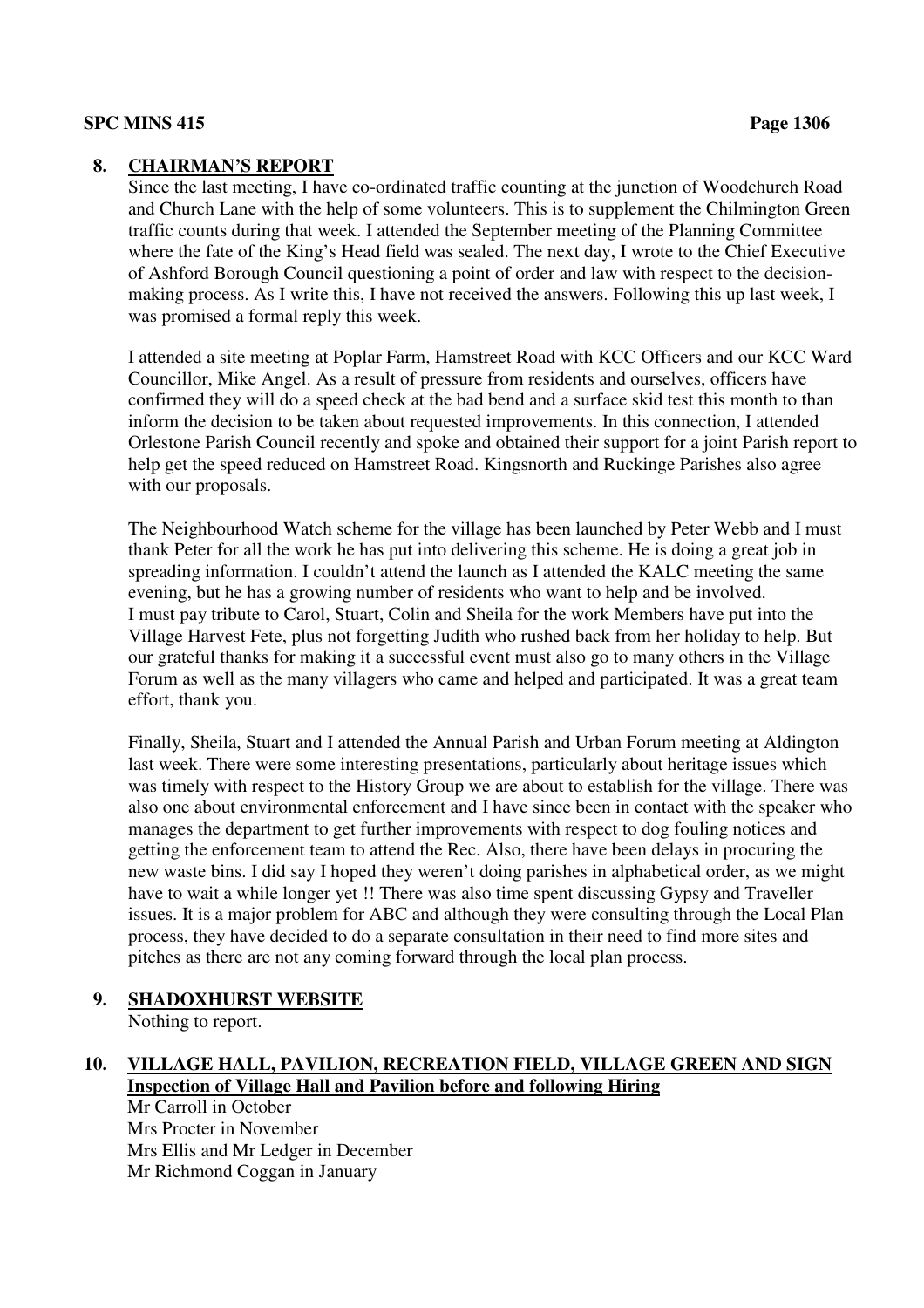Mrs Ellis and Mr Ledger in February Mr Cass in March Mr Crowley in April

#### **General Issues relating to the Village Hall**

The Clerk will check with the electrician to see whether we should have diffusers on the lights.

#### **General Issues relating to the Pavilion**

Nothing to report

#### **Outside Lighting at the Pavilion**

 **Resolution: Councillors unanimously agreed to ask the electrician to change the two old flood lights with two new 50w LED flood lights and one 280 ' 16m PIR. Remove tree branches around lamp post at a cost of £275 for parts and labour** 

#### **Proposed: Mr Cass Seconded Mr Carroll**

#### **General Issues relating to the Field/Car Park/Play Area/Village Sign/Village Green**

 Councillors are very pleased with the fencing, but the Clerk will ask Greenleaf Fencing and Landscaping to inspect the 2 split posts with a view to replacing them.

#### **Quotations for Community Exercise Equipment**.

The following quotations have been received: -

#### **Company A**

| £        |
|----------|
| 1,339.00 |
| 417.00   |
| 3,623.00 |
| 565.00   |
| 2,730.00 |
| 417.00   |
| 1,654.00 |
| 374.00   |
| 2,494.00 |
| 417.00   |
| 2,157.00 |
| 320.00   |
| 2,494.00 |
| 417.00   |
|          |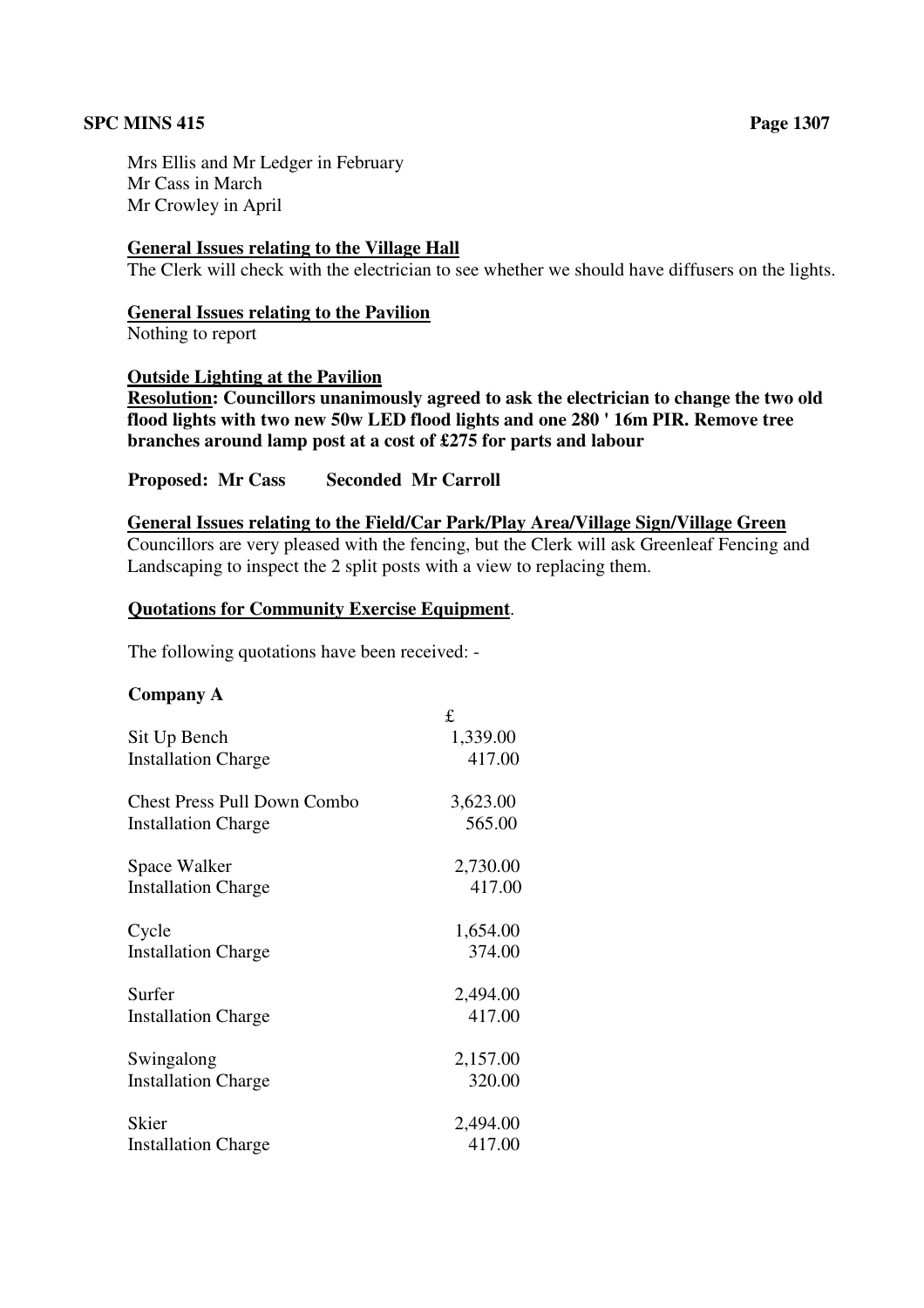| Discount                                                                             | $-6,653.23$         |
|--------------------------------------------------------------------------------------|---------------------|
| Carriage                                                                             | 30,802.00<br>851.23 |
| Post Installation Inspection                                                         | 613.00              |
| Temporary Hire of Welfare Facilities                                                 | 350.00              |
| Storage Hire                                                                         | 300.00              |
| <b>Temporary Security Fence Hire</b>                                                 | 300.00              |
| 82.5sq metres of 50mm Thick<br>Eco Tumble Surfacing<br>for 2.5m critical fall height | 3,540.00            |
| 82.5sq metres of 40mm Thick<br>Eco Tumble Surfacing<br>for 2m critical fall height   | 5,355.00            |
| Safety Sign<br><b>Installation Charge</b>                                            | 731.00<br>195.00    |

#### **Company B**

 Adult Gym Equipment – Supply, delivery and installation into grass, including one of each of the following items: -

 Sit Up Bench Combination Pull Down and Chest Press Single Air Walker (this company's version of the Space Walker) Bicycle Air Skier (this company's version of the Surfer) Horizontal Ladder (this company's version of the Swingalong) Cross Country Skier (this company's version of the Skier) Facilities Sign Total for Equipment 15,703.00  $M<sup>2</sup>$  Earth Brown Playbond at 40mm depth  $7,073.00$ 

| Discount                   | 22,803.00<br>803.00 |
|----------------------------|---------------------|
| <b>Total Excluding VAT</b> | 22,000.00           |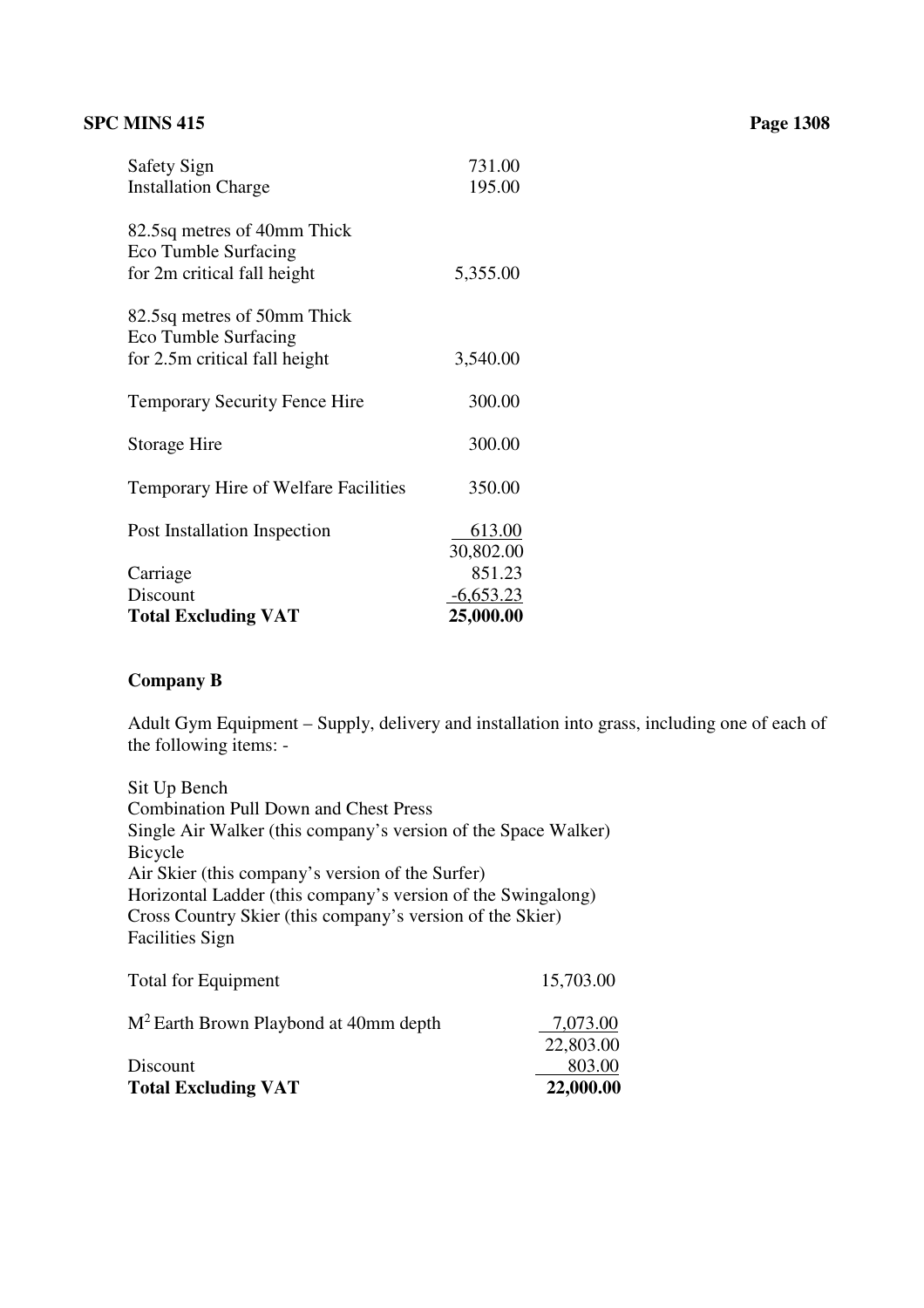## **Company C**

| <b>Proposal 1</b>               |                 |
|---------------------------------|-----------------|
| <b>Chest Press</b>              |                 |
| Leg Press/Bench                 |                 |
| <b>Cross Trainer</b>            |                 |
| <b>Hand Bike</b>                |                 |
| <b>Recumbent Bike</b>           |                 |
| Gym Sign Post                   |                 |
| Price of Equipment              | 9,839.00        |
| Price of Installation           | 5,138.00        |
| Surfacing                       |                 |
| $40.5m2$ Rubber Mulch           | <u>3,200.00</u> |
| <b>Total Excluding VAT</b>      | 18,177.00       |
| <b>Proposal 2</b>               |                 |
| <b>Chest Press/Seated Row</b>   |                 |
| Leg Press/Bench                 |                 |
| <b>Cross Trainer</b>            |                 |
| <b>Hand Bike</b>                |                 |
| <b>Recumbent Bike</b>           |                 |
| Spinning Bike                   |                 |
| <b>Gym Sign Post</b>            |                 |
| Price of Equipment              | 11,183.00       |
| Price of Installation           | 5,607.00        |
| Surfacing                       |                 |
| 40m <sup>2</sup> Rubber Mulch   | 3,200.00        |
| <b>Total Excluding VAT</b>      | 19,990.00       |
| <b>Proposal 3</b>               |                 |
| <b>Chest Press/Seated Row</b>   |                 |
| Leg Press/Bench                 |                 |
| <b>Cross Trainer</b>            |                 |
| <b>Hand Bike</b>                |                 |
| <b>Recumbent Bike</b>           |                 |
| Horizontal Ladder               |                 |
| Gym Sign Post                   |                 |
| Price of Equipment              | 11,119.00       |
| Price of Installation           | 5,916.00        |
| Surfacing                       |                 |
| 52.5m <sup>2</sup> Rubber Mulch | <u>4,200.00</u> |
| <b>Total Excluding VAT</b>      | 21,235.00       |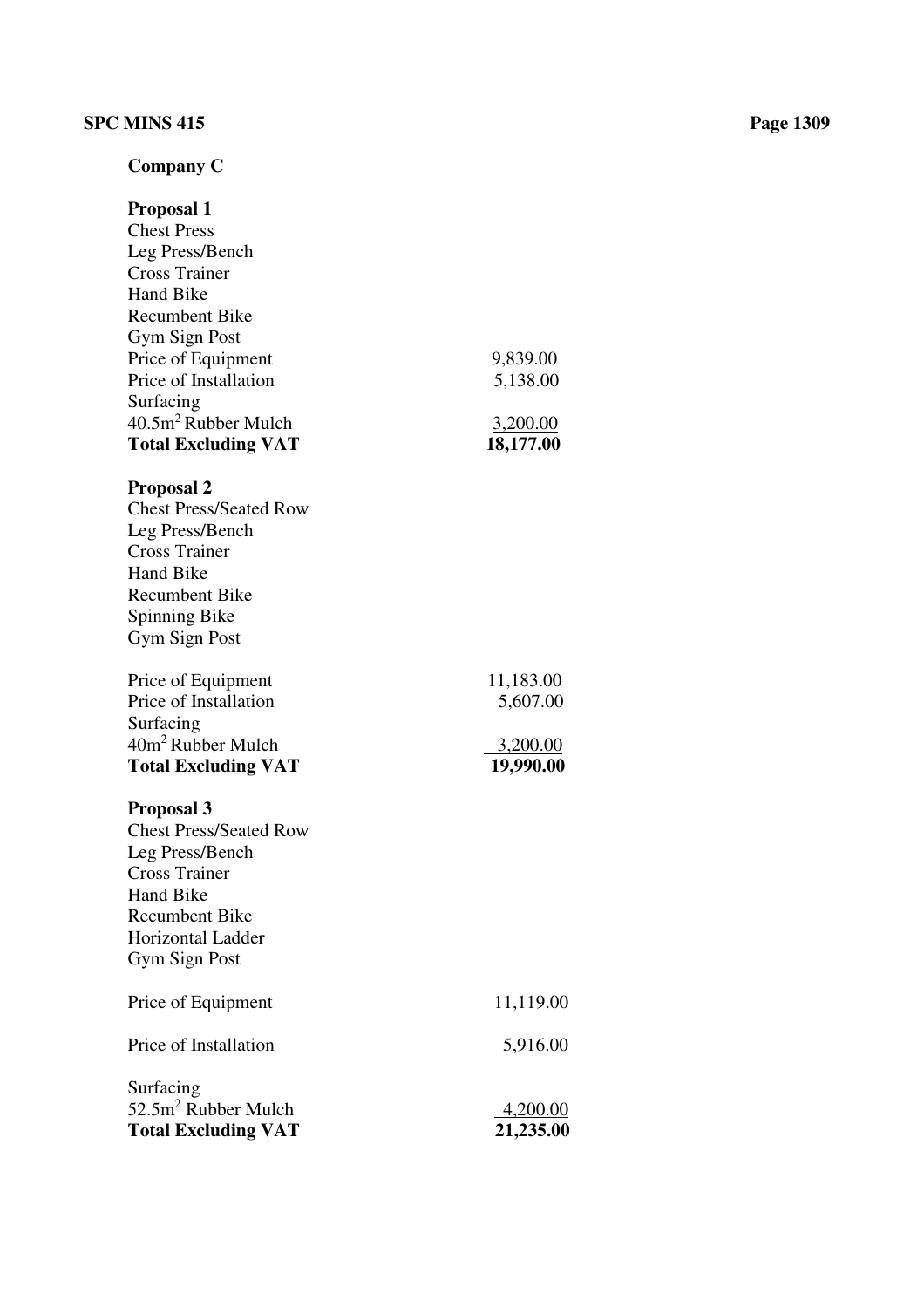## **Company D**

## **Prices for supply and installation**

| <b>Double Chest Press</b>                                      | 2,127.00           |
|----------------------------------------------------------------|--------------------|
| Body Flexer/Upper Body Trainer                                 | 1,035.00           |
| Free Runner, Cross Trainer and Power Bike                      | 4,942.00           |
| Flex Wheel                                                     | 817.00             |
| Sit Up Bench                                                   | 880.00             |
| <b>Overhead Ladder</b>                                         | 1,146.00           |
| Gym Sign                                                       | 423.34             |
| Safety Gym Sign x 8                                            | 320.00             |
| Safety Gm Sign                                                 | 20.00              |
| Rubber Mulch x $86m^2$                                         | 5,398.00           |
| Skip Hire, Telehandler, Storage Container<br>and Heras Fencing | 2408.58            |
| Carriage Charge<br><b>Total Excluding VAT</b>                  | 680.17<br>20197.09 |
| <b>Addendum</b>                                                |                    |
| Cosmos Multi Goal                                              | 4456.88            |
| Pine Bench x 2                                                 | 771.60             |
| Surfacing – Lay Nomow Challenger $\omega$ 99m <sup>2</sup>     | 3960.00            |
| Dig Out and Remove Areas of Concrete $@ 2m^2$                  | 46.02              |

 **Resolution: Councillors unanimously agreed to accept quote A, subject to the company agreeing to hold the price until the grant applications have been approved.** 

 **Proposed Mrs Ellis Seconded Mrs Procter**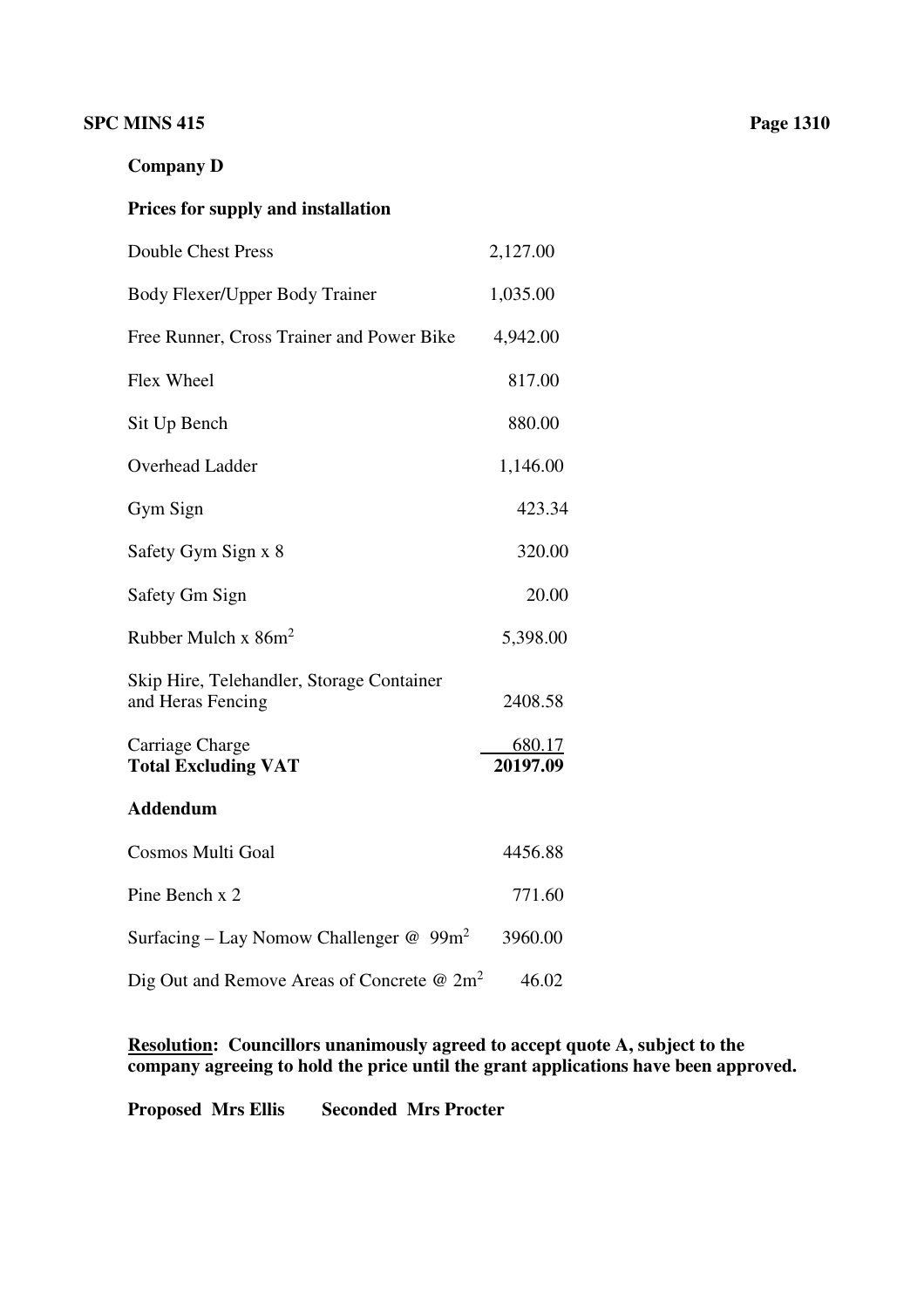**Mr Ledger thanked Mrs Ellis, Mrs Procter, Mr Crowley and Mr Richmond Coggan for their work on this project** 

 **Provision of Heater in Future Scholars Cupboard**  Defer to future meeting.

 **Quotation for Landscaping around Sign Resolution: Councillors agreed to Green Farm's Community Wildlife Garden's offer to maintain the Village Sign area free of charge.** 

 **A draft agreement will be drawn up, by Mr Cass, between the Parish Council along with Risk Assessments** 

 **Mr Richmond Coggan will investigate the cost of refurbishing the Village Sign** 

**Proposed Mrs Ellis Seconded Mr Carroll** 

## **11. BOROUGH COUNCILLORS REPORT**

 Mrs Hicks advised councillors to read Ashford Borough Council's Heritage Strategy and report any errors.

 The Borough Councillors were taken on a trip around the Borough looking at completed developments and Mrs Hicks reported on some aspects of other developments that she considered to be of interest to Shadoxhurst

There is a waiting list of people wanting to go onto the shared equity housing list

 Councillors expressed concern that a member of the public reported that the development on the Kings Head site was agreed 2 years ago. Mrs Hicks pointed out that it was in the draft local plan, but as this has not yet been adopted councillors did not think that the application should not have been determined. As a result of this Shadoxhurst residents now question whether the Parish Council actually has a voice where planning applications are concerned.

## **12. COUNTY COUNCILLORS REPORT**

 KCC is launching the 6-week Public Consultation regarding the 2018/2019 budget on 12 October. It can be seen onKent.gov.uk. The budget will be set in February and the Autumn financial position will be reported to the full council on 19 October.

#### **13. OUTSIDE REPORTS Footpath Warden**

As we do not have a Footpath Warden**,** Mrs Sue Past, The Ramblers Local Footpaths Officer for the parishes of Shadoxhurst, Kingsnorth, Great Chart with Singleton, and Stanhope, a volunteer post, was asked, and kindly agreed to report any problems she encounters when walking in Shadoxhurst to the PROW Officer and the Parish Council.

## **14. VILLAGE RESPONSIBILITIES**

Nothing to report.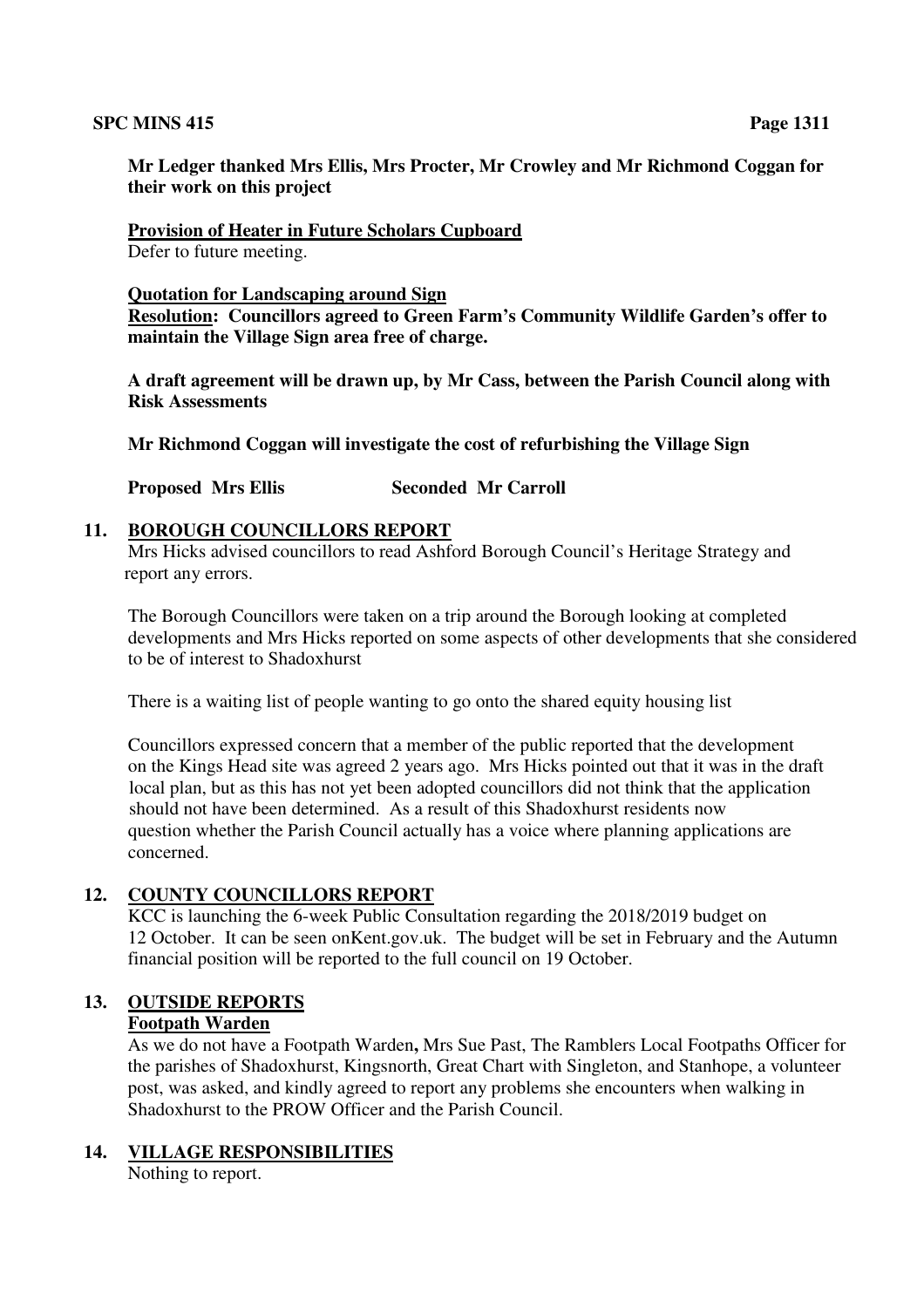- **15. ITEMS FOR INCLUSION ON THE AGENDA FOR NEXT MEETING**  Car Sales in Woodchurch Road
- **16. ITEMS TO BE REPORTED TO KENT HIGHWAYS/PROW**  Nothing to report.

#### **Painting of yellow lines in Woodchurch Road Bus Stop Lay By**  Nothing to report.

#### **Parking outside Rectory Bungalows**

Mr Ledger will meet with Mrs Williams on 15 November to discuss this issue.

#### **Village Speed Limits**

 Councillor Angell reported that the Traffic Regulation Order is currently being processed. It has been drafted and is awaiting the Common Seal. The money is available to pay for the project. The Order will cover Tally Ho Road, a section of Hornash Lane, Molloy Road, Woodchurch Road, Bethersden Road and part of Church Lane.

 The petition regarding the speed along the Ashford Road is being handed over to KCC on 12 October. The wires to test the speed of traffic on the bend are down at the moment.

#### **17. FORUM FOR EXCHANGE OF INFORMATION BETWEEN COUNCILLORS** The Green Box has been repaired in Church Lane.

 Broadband Speed is getting worse throughout the village due to the work that is being undertaken.

#### **The next Parish Council meeting is due to be held on Wednesday 8 November 2017 in The Pavilion.**

There being no other business the meeting closed at 11.03 pm.

Signed…………………………………………………… Dated …………………………………

Chairman